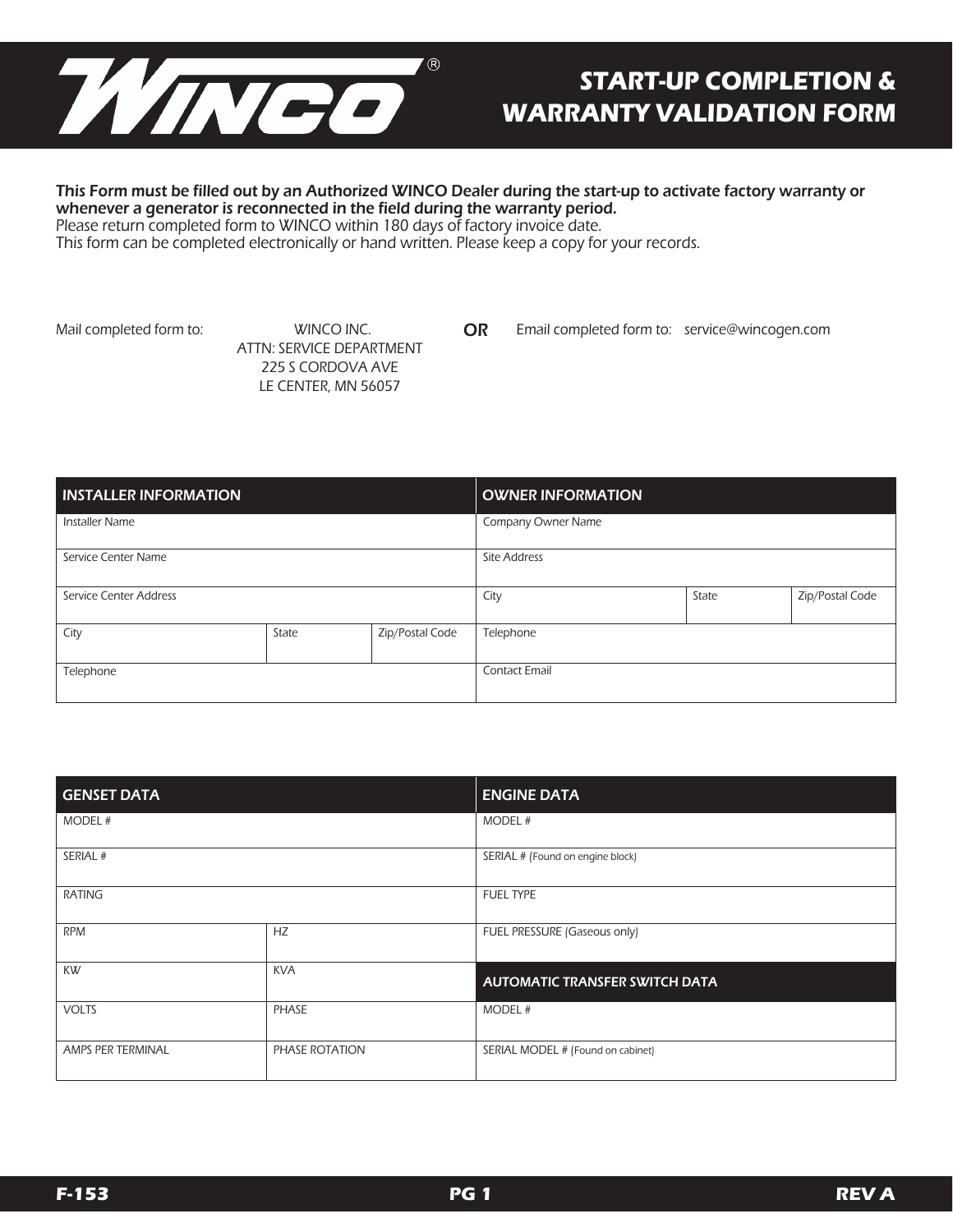# **INSTALLATION CHECKLIST**

Check the appropriate box verifying all start-up requirements were performed.

Note any adjustments or corrections made in the Notes section.

#### **SITE**

| Yes           | N/A            |                                                                                                                                                                            |  |  |  |  |
|---------------|----------------|----------------------------------------------------------------------------------------------------------------------------------------------------------------------------|--|--|--|--|
| п             | □              | Generator mounted securely to pad.                                                                                                                                         |  |  |  |  |
| п             | □              | Generator positioned so that no exhaust will enter the<br>building through windows, doors, ventilation systems, etc.                                                       |  |  |  |  |
| п             | п              | Generator has sufficient clearance from vegetation and<br>other combustible materials.                                                                                     |  |  |  |  |
| П             | п              | If installed in an area with vehicle traffic or other hazards,<br>suitable barriers are in place to protect the fuel system and<br>generator from contact.                 |  |  |  |  |
| П             | П              | Personnel protection from hot surfaces and gases<br>installed or accounted for.                                                                                            |  |  |  |  |
|               | <b>ENGINE</b>  |                                                                                                                                                                            |  |  |  |  |
| Yes           | N/A            |                                                                                                                                                                            |  |  |  |  |
| п             | □              | Re-validate engine. If it has taken more than 6 months from<br>factory shipment to install this generator, engine<br>revalidation may be required. Consult owner's manual. |  |  |  |  |
| П             | П              | Check oil level.                                                                                                                                                           |  |  |  |  |
| п             | П              | Check coolant level.                                                                                                                                                       |  |  |  |  |
| п             | П              | Inspect belts, hoses, and clamps for proper alignment and<br>tension.                                                                                                      |  |  |  |  |
|               |                |                                                                                                                                                                            |  |  |  |  |
| <b>FUEL</b>   |                |                                                                                                                                                                            |  |  |  |  |
| Yes           | N/A            |                                                                                                                                                                            |  |  |  |  |
| п             | П              | Flexible connectors installed in fuel piping engine and rigid<br>fuel supply.                                                                                              |  |  |  |  |
|               | <b>GASEOUS</b> |                                                                                                                                                                            |  |  |  |  |
| П             | П              | Proper fuel type.                                                                                                                                                          |  |  |  |  |
| п             | П              | Proper pressure for gaseous units.                                                                                                                                         |  |  |  |  |
| П             | П              | LP tank can provide adequate fuel at the lowest expected<br>operating temperature.                                                                                         |  |  |  |  |
|               | □              | Fuel filters/drain leg installed.                                                                                                                                          |  |  |  |  |
|               | □              | Controller fuel selector switch in proper position. The LED<br>will light on the controller when using LP.                                                                 |  |  |  |  |
| п             | □              | Inspect gas solenoid valve function - if applicable.                                                                                                                       |  |  |  |  |
| <b>DIESEL</b> |                |                                                                                                                                                                            |  |  |  |  |
| П             | ◻              | Proper fuel transfer pump lift capacity.                                                                                                                                   |  |  |  |  |
| П             | □              | Fuel transfer pump connected to power source with<br>correct voltage.                                                                                                      |  |  |  |  |

### **ELECTRICAL**

#### Yes N/A

- □ □ Generator and ATS electrical data located on the nameplate matches utility ratings.
- □ □ Genset load conductors are of adequate ampacity and are correctly connected to the output means and the emergency side terminals of the transfer switch.
- □ □ Wiring installed in separate conduits for load conductors, remote start contacts, battery charger, engine heater, and remote monitoring panel.
- □ □ Battery AC supply connected to a circuit of the proper voltage, amperage and has been energized.
- □ □ Engine starting battery(s) fully charged and connected to the engine and battery charger.
- $\Box$   $\Box$  Inspect all electrical connections are secured.

### POWER-PAK (open skid)

Yes N/A

- $\Box$   $\Box$  Flexible connector installed in extended exhaust piping.
- $\Box$   $\Box$  Silencer installed hanger and mounting hardware tightly secured.
- $\Box$   $\Box$  Exhaust piping free of excessive bending and restrictions.
- $\Box$   $\Box$  Exhaust installed in a downward slope away from engine.
- $\Box$   $\Box$  Exhaust ducting properly sealed around wall and outlet termination suitable for preventing any seepage of rain or snow and prohibiting pests to enter.
- $\Box$   $\Box$  Proper installation of exhaust piping ensuring absolutely no exhaust can seep into nearby structures or buildings.
- □ □ Ample inlet and outlet airflow motorized louvers adjusted and ventilation fan motor(s) connected to an available source of power of the correct voltage.
- $\Box$   $\Box$  Radiator ductwork properly sized and connected to the air vent or exhaust louver to prevent air recirculation and transmission of vibration.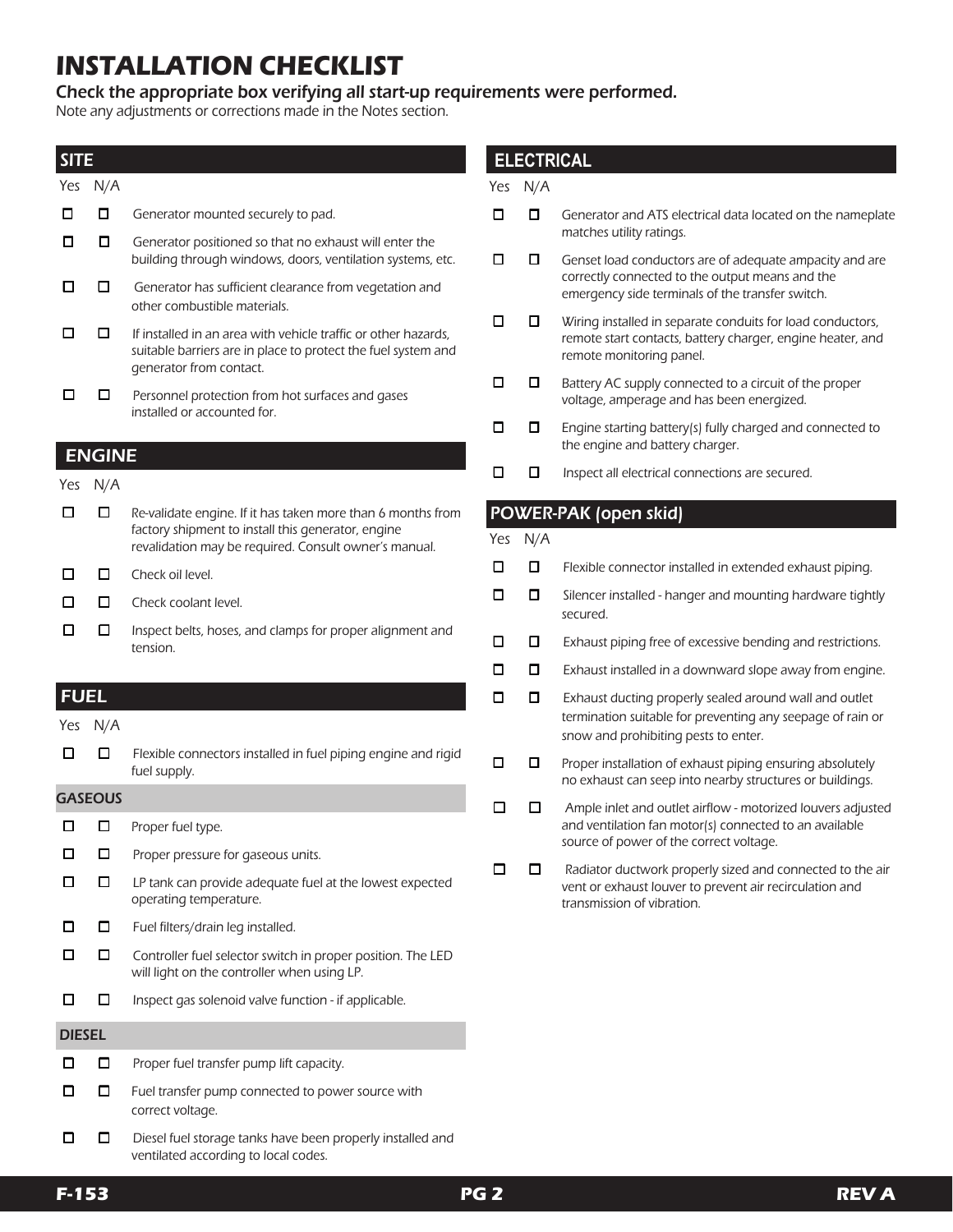# **PRE-START AND RUNNING CHECKLIST**

## Check the appropriate box verifying all start-up requirements were performed.

| Yes | N/A    |                                                                                                                                                   | Yes         | N/A    |                                                                                                                                              |         |  |
|-----|--------|---------------------------------------------------------------------------------------------------------------------------------------------------|-------------|--------|----------------------------------------------------------------------------------------------------------------------------------------------|---------|--|
| ш   | □      | Open the main line circuit breakers.                                                                                                              |             | □      | Place the transfer switch in the Test Position. This will test                                                                               |         |  |
| □   | □      | Prime fuel system                                                                                                                                 |             |        | the transfer switch and connects building load to the<br>generator.                                                                          |         |  |
| □   | □      | Place genset engine control switch in the OFF position.<br>Observe Not-In-Auto display.                                                           | □           | □      | Record fuel pressure while running. ______________<br>(Gaseous units only)                                                                   |         |  |
| □   | □      | Place the engine controller in the MANUAL position. Press<br>START button. Allow engine to start and run.                                         | □           | $\Box$ | Verify the AC current is balanced for 3-phase systems<br>and record $L_1$ ____ $L_2$ ____ $L_3$ ____                                         |         |  |
| □   | □      | Verify sufficient oil pressure.                                                                                                                   | □<br>□      |        |                                                                                                                                              |         |  |
| □   | $\Box$ | Adjust speed if it is unstable.                                                                                                                   |             |        | Release the transfer switch test switch. It should retransfer<br>to the utility source after the appropriate time delay(s).                  |         |  |
| □   | □      | Adjust the AC output voltage to match the utility voltage<br>using the voltage trim pot on the controller face.                                   | ☑           | □      | Allow the genset to shutdown automatically, verifying all<br>proper time delays are in place.                                                |         |  |
| □   | □      | Allow engine to reach normal operating temperature.<br>Check for oil, coolant, and exhaust leaks. Check and                                       | □           | □      | Set the plant exerciser with load to the customer's required<br>exercise period - if equipped.                                               |         |  |
| □   | □      | tighten all hose connector and clamps.<br>Manual overspeed the engine to cause an engine<br>shutdown. Place the genset in the OFF/RESET position. | П<br>$\Box$ |        | Verify that all options on transfer switch are adjusted and<br>functional per the customer's requirements. Transfer<br>Switch delay setting: |         |  |
| □   | □      | Verify all hose clamps are tight and secure.                                                                                                      |             |        | Time Delay on Engine Start                                                                                                                   | seconds |  |
| □   | □      | Verify the engine low oil pressure temperature shutdowns.                                                                                         |             |        | Time Delay to Emergency                                                                                                                      | seconds |  |
| □   | □      |                                                                                                                                                   |             |        | Time Delay Neutral                                                                                                                           | seconds |  |
|     |        | Verify high coolant temperature shutdowns.                                                                                                        |             |        | Time Delay for Engine Cool-Down                                                                                                              | seconds |  |
| □   | □      | Check the overcrank shutdown.                                                                                                                     | □<br>□      |        | Verify that the customer has the appropriate genset and                                                                                      |         |  |
| □   | $\Box$ | Check and verify any additional protection devices.                                                                                               |             |        | transfer switch literature and manuals. Instruct the<br>customer in the operation and maintenance of the system.                             |         |  |
| □   | $\Box$ | Check the utility source voltage, frequency, and phase<br>rotation on 3-phase models. The genset must match the<br>utility source and load.       | □           | □      | After the engine has cooled down, check the coolant level,<br>add coolant if necessary, and replace radiator cap.                            |         |  |
| □   | □      | Place the genset engine control switch in the OFF position.                                                                                       |             |        |                                                                                                                                              |         |  |
| □   | □      | Close the genset main line circuit breakers connected to<br>the transfer switch.                                                                  |             |        |                                                                                                                                              |         |  |

 □ □ Place the genset engine control switch in the AUTO position.